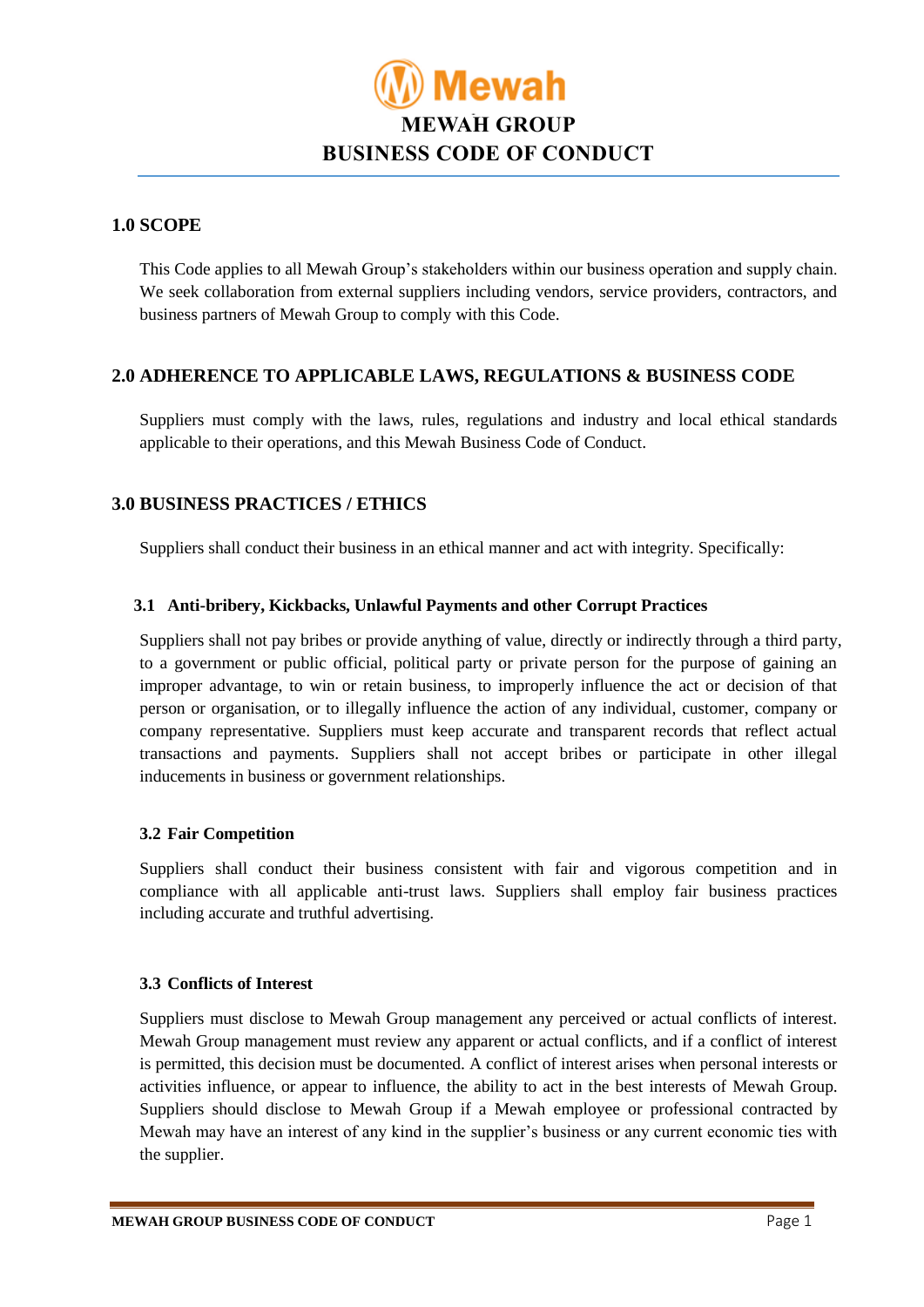# **4.0 HUMAN RIGHTS, LABOUR & EMPLOYMENT PRACTICES, HEALTH & SAFETY**

Suppliers shall be committed to uphold the human rights of workers and Mewah stakeholders, and to treat them with dignity and respect. Suppliers must comply with laws governing human rights matters, including human trafficking and slavery laws and regulations in the course of providing services or manufactured goods or other products to Mewah Group.

# **4.1 Child Labour and Young Workers**

Suppliers shall not use child labour. The employment of young workers below the age of 18 shall not occur in hazardous work or night shift work, and shall only be allowed when young workers are above a country's legal age for employment or the age established for completing compulsory education.

# **4.2 Forced Labour and Bonded Labour**

Suppliers shall not accept any form of forced labour such as bonded labour, prison labour, slavery, human trafficking or retention of important personal documents of employees.

# **4.3 Freedom of Association**

Suppliers shall respect the freedom of association and the right of collective bargaining.

#### **4.4 Non-Discrimination**

Suppliers must comply with all applicable employment laws and regulations and shall provide a workplace free of harassment and discrimination. Suppliers shall not discriminate against individuals on the basis of race, colour, age, gender, sexual orientation, ethnicity, disability, religion, political affiliation, union membership, marital status or other reasons prohibited by law.

## **4.5 Fair Treatment**

Suppliers shall provide a workplace free of harsh and inhumane treatment (including any sexual harassment, sexual abuse, corporal punishment, mental or physical coercion or verbal abuse of workers) and free of threats of any such treatment

#### **4.6 Wages, Benefits and Working Hours**

- i. Suppliers shall pay workers according to applicable wage laws, including minimum wages, overtime hours and mandated benefits.
- ii. Suppliers shall communicate to the worker the basis on which they are being compensated in a timely manner, including times and rates for overtime, as dictated by local law. Any wage deductions should be reasonable, clearly understood by the workers, and allowed by applicable law.